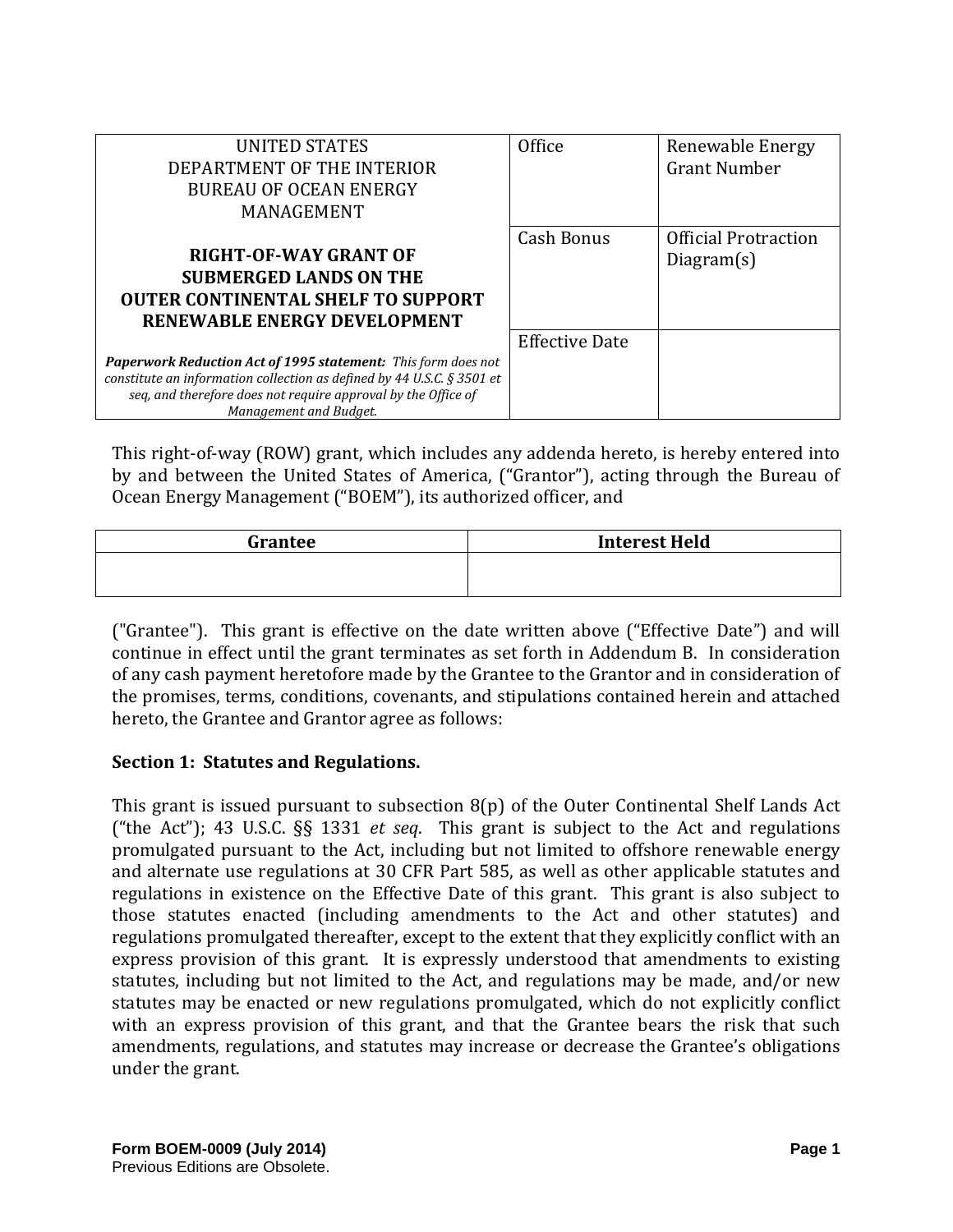#### **Section 2: Rights of the Grantee.**

- (a) The Grantor hereby grants to the Grantee the right and privilege, subject to the terms and conditions of this grant and applicable regulations, to: (1) submit to the Grantor for approval a General Activities Plan (GAP) for the project identified in Addendum A of this grant; and (2) conduct activities in the area identified in Addendum A of this grant ("granted area") that are described in a GAP that has been approved by the Grantor. This grant does not, by itself, authorize any activity within the granted area.
- (b) The rights granted to the Grantee herein are limited to those activities described in a GAP approved by the Grantor. The rights granted to the Grantee are limited by the grant-specific terms, conditions, and stipulations required by the Grantor per Addendum C.
- (c) This grant does not authorize the Grantee to conduct activities on the Outer Continental Shelf (OCS) relating to or associated with the exploration for, or development or production of, oil, gas, or other seabed minerals.

## **Section 3: Reservations to the Grantor.**

- (a) All rights in the granted area not expressly granted to the Grantee by the Act, applicable regulations, this grant, or any approved GAP are hereby reserved to the Grantor.
- (b) The Grantor will decide whether to approve a GAP in accordance with the applicable regulations in 30 CFR Part 585. The Grantor retains the right to disapprove a GAP based on the Grantor's determination that the proposed activities would have unacceptable environmental consequences, would conflict with one or more of the requirements set forth in subsection  $8(p)(4)$  of the Act (43 U.S.C. § 1337(p)(4)), or for other reasons provided by the Grantor pursuant to 30 CFR 585.648(e)(2). Disapproval of plans will not subject the Grantor to liability. The Grantor also retains the right to approve with modifications a GAP, as provided in applicable regulations.
- (c) The Grantor reserves the right to suspend the Grantee's operations in accordance with the national security and defense provisions of section 12 of the Act and applicable regulations.
- (d) The Grantor reserves the right to authorize other uses within the granted area that will not (1) unreasonably interfere with activities described in a GAP submitted by the Grantee and approved by the Grantor, or (2) impede existing operations under this grant.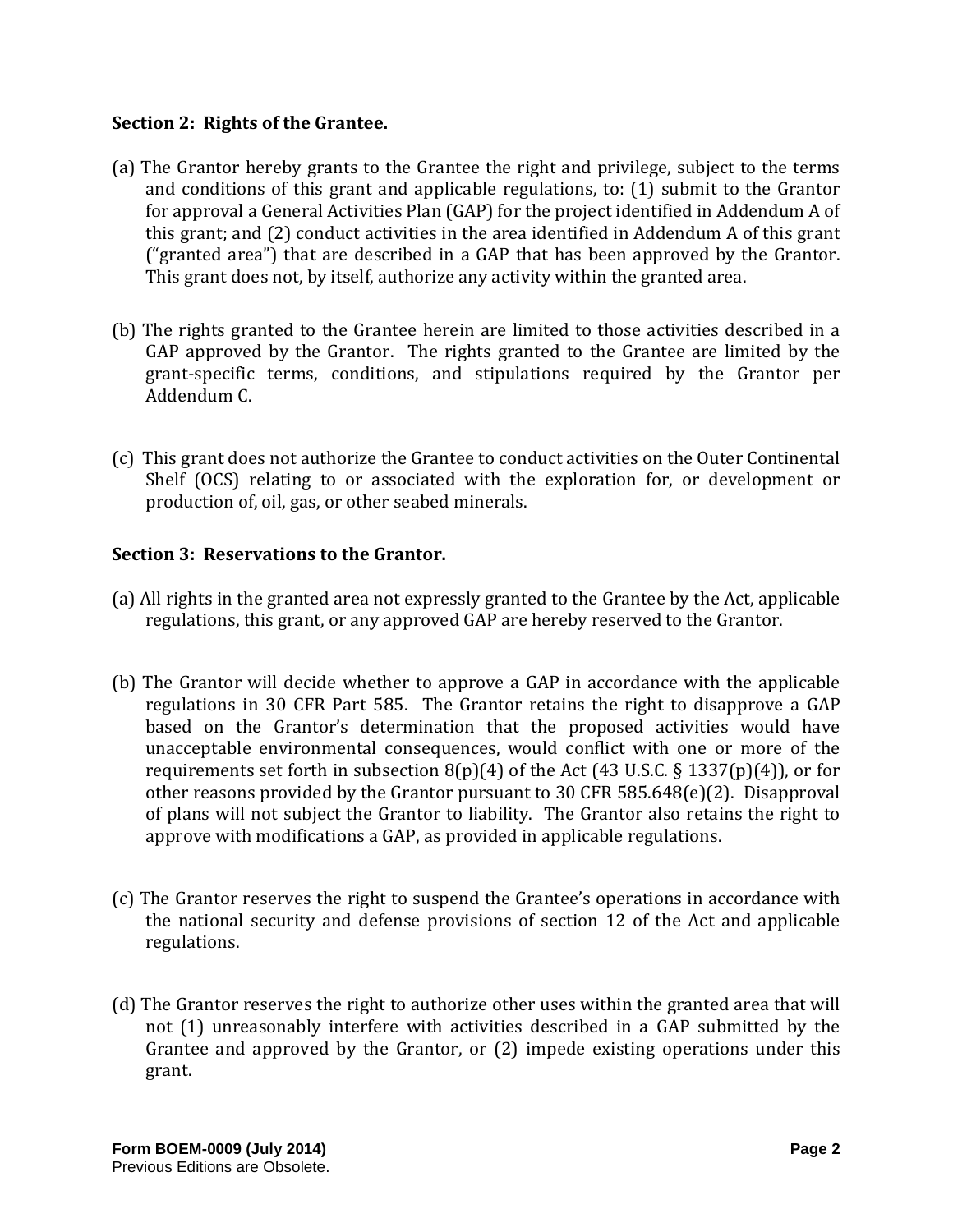#### **Section 4: Payments.**

The Grantee must make all rent payments in accordance with applicable regulations in 30 CFR Part 585, unless otherwise specified in Addendum B.

#### **Section 5: Plans.**

The Grantee may conduct those activities described in Addendum A only in accordance with a GAP approved by the Grantor. The Grantee may not deviate from an approved GAP except as provided in applicable regulations in 30 CFR Part 585.

#### **Section 6: Conduct of Activities.**

The Grantee must conduct all activities in the granted area in accordance with an approved GAP, and with all applicable laws and regulations.

The Grantee further agrees that no activities authorized by this grant will be carried out in a manner that:

- (a) could unreasonably interfere with or endanger activities or operations carried out under any lease or grant issued or maintained pursuant to the Act, or under any other license or approval from any Federal agency;
- (b) could cause any undue harm or damage to the environment;
- (c) could create hazardous or unsafe conditions; or
- (d) could adversely affect sites, structures or objects of historical, cultural, or archaeological significance, without notice to and direction from the Grantor on how to proceed.

#### **Section 7: Violations, Suspensions, Cancellations, and Remedies.**

If the Grantee fails to comply with (1) any of the provisions of the Act or regulations, (2) the approved GAP, or (3) the terms of this grant, including associated Addenda, the Grantor may exercise any of the remedies that are provided under the Act and applicable regulations, including, without limitation, issuance of cessation of operations orders, suspension or cancellation of the grant, and/or the imposition of penalties, in accordance with the Act and applicable regulations.

The Grantor may also cancel this grant for reasons set forth in subsection 5(a)(2) of the Act (43 U.S.C. § 1334(a)(2)), or for other reasons provided by the Grantor pursuant to 30 CFR 585.437.

Non-enforcement by the Grantor of a remedy for any particular violation of the applicable provisions of the Act or regulations, or the terms of this grant, will not prevent the Grantor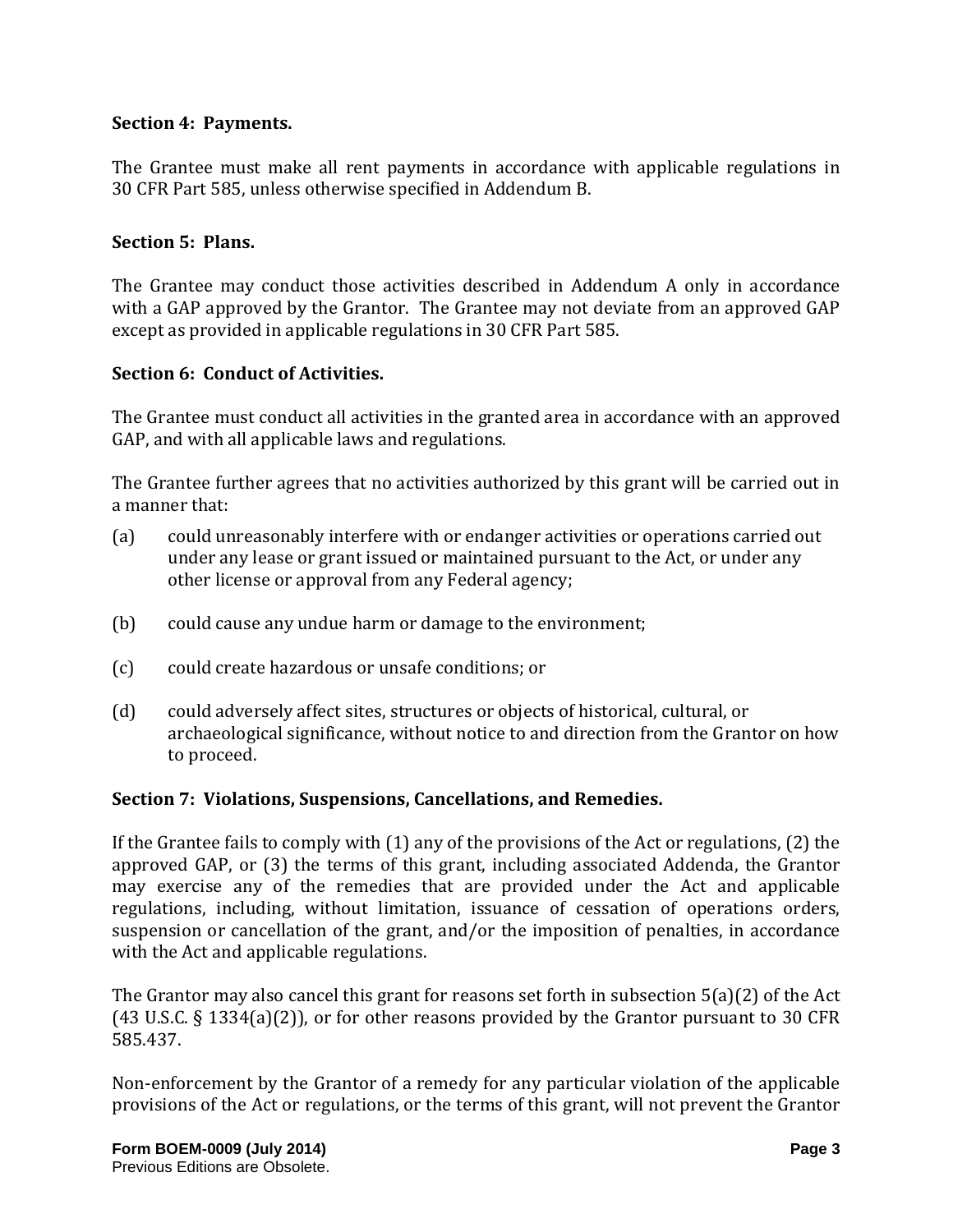from exercising any remedy, including cancellation of this grant, for any other violation or for the same violation occurring at any other time.

#### **Section 8: Indemnification.**

The Grantee hereby agrees to indemnify the Grantor for, and hold the Grantor harmless from, any claim caused by or resulting from any of the Grantee's operations or activities on the granted area or arising out of any activities conducted by or on behalf of the Grantee or its employees, contractors (including Operator, if applicable), subcontractors, or their employees, under this grant, including claims for:

- a. loss or damage to natural resources,
- b. the release of any petroleum or any Hazardous Materials,
- c. other environmental injury of any kind,
- d. damage to property,
- e. injury to persons, and/or
- f. costs or expenses incurred by the Grantor.

Except as provided in any addenda to this grant, the Grantee will not be liable for any losses or damages proximately caused by the activities of the Grantor or the Grantor's employees, contractors, subcontractors, or their employees. The Grantee must pay the Grantor for damages, costs, or expenses due pursuant to this section within 90 days after written demand by the Grantor. Nothing in this grant will be construed to waive any liability or relieve the Grantee from any penalties, sanctions, or claims that would otherwise apply by statute, regulation, operation of law, or could be imposed by the Grantor or other government agency acting under such laws.

"Hazardous Material" means

- 1. Any substance or material defined as hazardous, a pollutant, or a contaminant under the Comprehensive Environmental Response, Compensation, and Liability Act at 42 U.S.C. §§ 9601(14) and (33);
- 2. Any regulated substance as defined by the Resource Conservation and Recovery Act ("RCRA") at 42 U.S.C. § 6991(7), whether or not contained in or released from underground storage tanks, and any hazardous waste regulated under RCRA pursuant to 42 U.S.C. §§ 6921, *et seq*;
- 3. Oil, as defined by the Clean Water Act at 33 U.S.C. § 1321(a)(1) and the Oil Pollution Act at 33 U.S.C. § 2701(23); or
- 4. Other substances that applicable Federal, state, tribal, or local laws define and regulate as "hazardous."

## **Section 9: Financial Assurance.**

The Grantee must provide and maintain at all times a surety bond(s) or other form(s) of financial assurance approved by the Grantor in the amount specified in Addendum B. As required by the applicable regulations in 30 CFR Part 585, if, at any time during the term of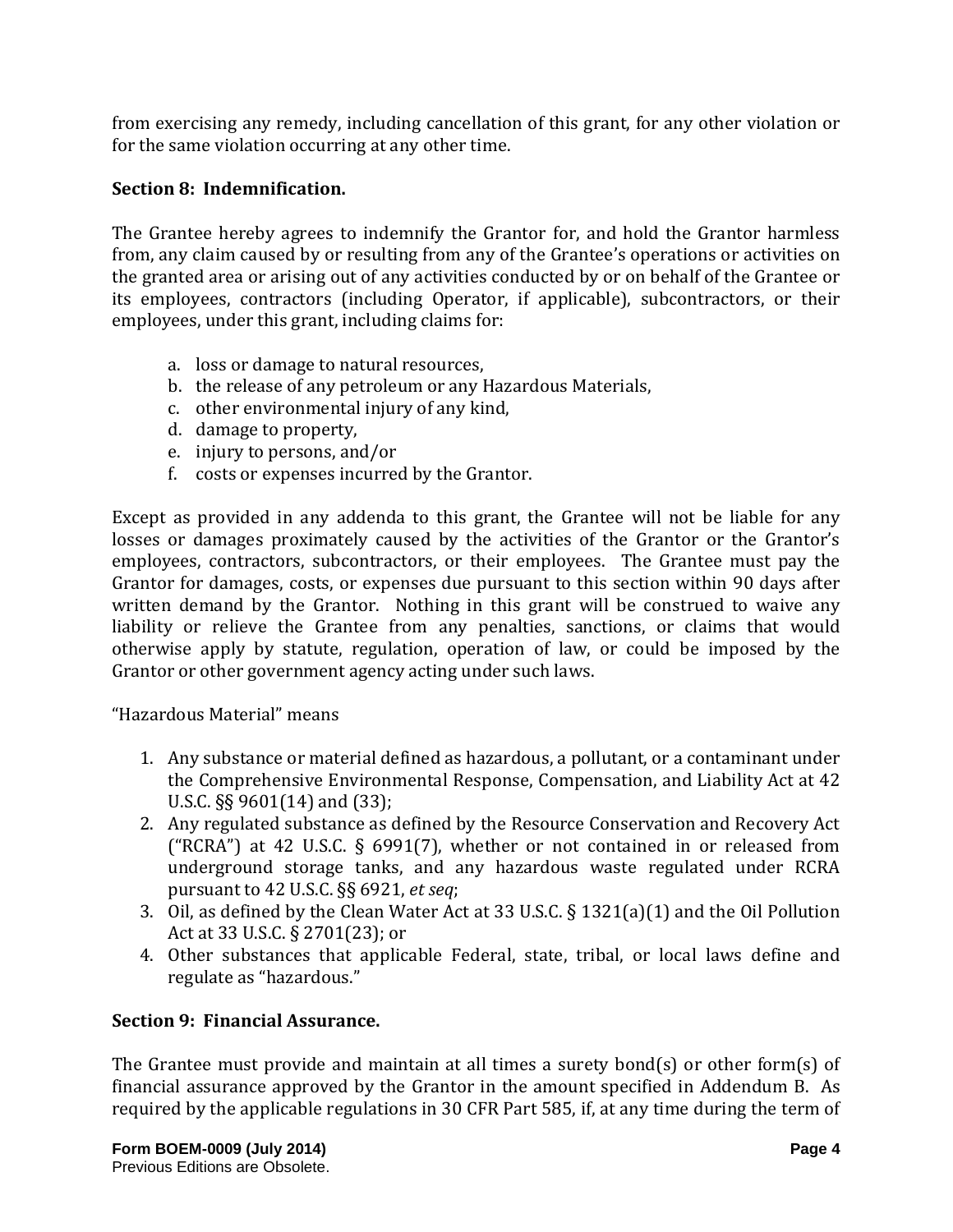this grant, the Grantor requires additional financial assurance, then the Grantee must furnish the additional financial assurance required by the Grantor in a form acceptable to the Grantor within 90 days after receipt of Grantor's notice of such adjustment.

# **Section 10: Assignment or Transfer of Grant.**

This grant may not be assigned or transferred in whole or in part without written approval of the Grantor. The Grantor reserves the right, in its sole discretion, to deny approval of the Grantee's application to transfer or assign all or part of this grant. Any assignment will be effective on the date the Grantor approves the Grantee's application. Any assignment made in contravention of this section is void.

# **Section 11: Relinquishment of Grant.**

The Grantee may relinquish this entire grant or any officially designated subdivision thereof by filing with the appropriate office of the Grantor a written relinquishment<br>application, in accordance with applicable regulations in 30 CFR Part 585. No application, in accordance with applicable regulations in 30 CFR Part 585. relinquishment of this grant or any portion thereof will relieve the Grantee or its surety of the obligations accrued hereunder, including but not limited to, the responsibility to remove property and restore the granted area pursuant to section 12 of this grant and applicable regulations.

# **Section 12: Removal of Property and Restoration of the Granted Area on Termination of Grant.**

Unless otherwise authorized by the Grantor, pursuant to the applicable regulations in 30 CFR Part 585, the Grantee must remove or decommission all facilities, projects, cables, pipelines, and obstructions and clear the seafloor of all obstructions created by the Grantee's activities on the granted area within 2 years following grant termination, whether by expiration, cancellation, contraction, or relinquishment, in accordance with any approved GAP or approved Decommissioning Application, and applicable regulations in 30 CFR Part 585.

## **Section 13: Safety Requirements.**

The Grantee must:

- (a) maintain all places of employment for activities authorized under this grant in compliance with occupational safety and health standards and, in addition, free from recognized hazards to employees of the Grantee or of any contractor or subcontractor operating under this grant;
- (b) maintain all operations within the granted area in compliance with regulations in 30 CFR Part 585 and orders from the Grantor and other Federal agencies with jurisdiction, intended to protect persons, property, and the environment on the OCS; and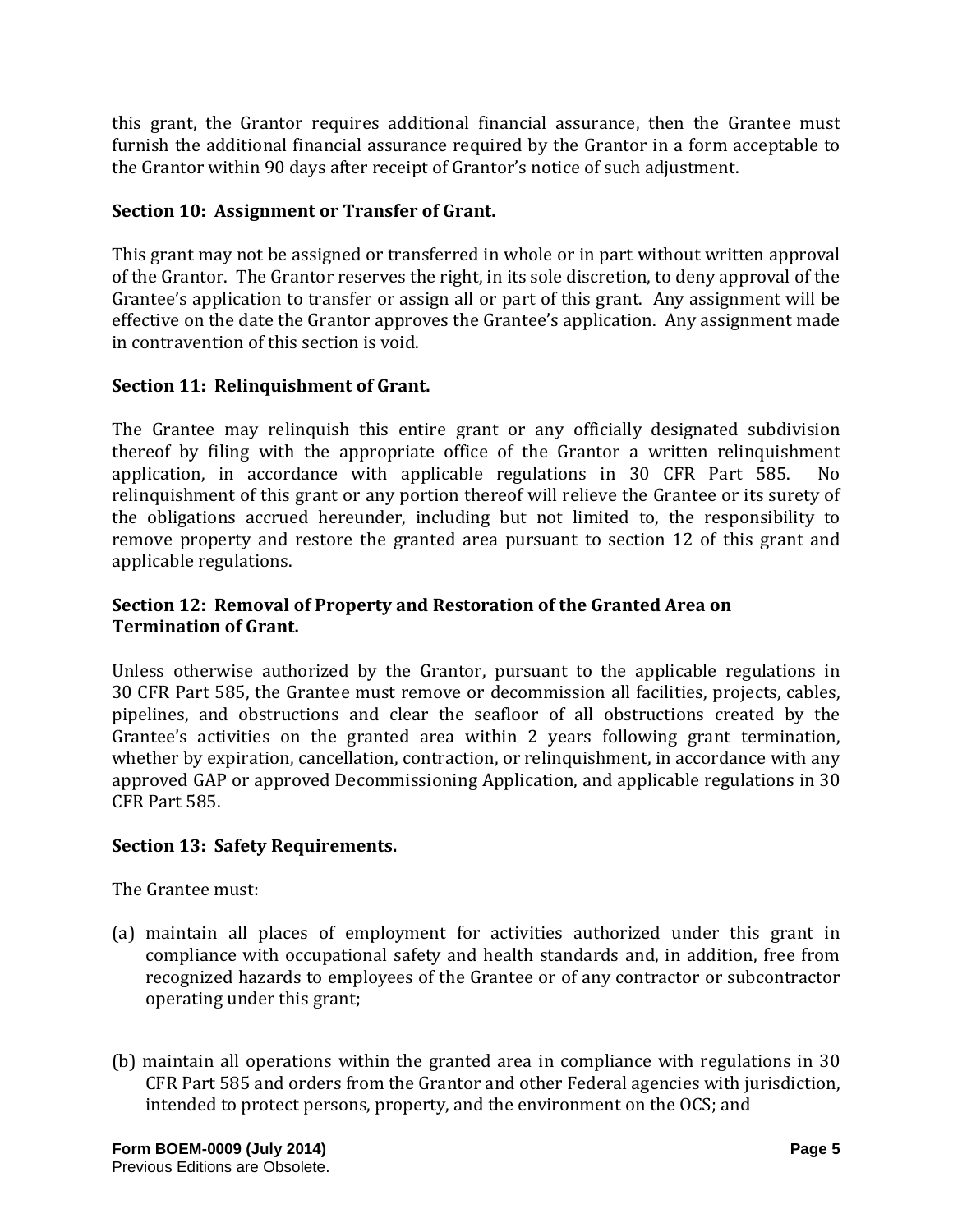(c) provide any requested documents and records, which are pertinent to occupational or public health, safety, or environmental protection, and allow prompt access, at the site of any operation or activity conducted under this grant, to any inspector authorized by the Grantor or other Federal agency with jurisdiction.

## **Section 14: Debarment Compliance.**

The Grantee must comply with the Department of the Interior's non-procurement debarment and suspension regulations as set forth in 2 CFR Parts 180 and 1400 and must communicate the requirement to comply with these regulations to persons with whom it does business related to this grant by including this requirement in all relevant contracts and transactions.

## **Section 15: Notices.**

- (a) All notices or reports provided from one party to the other under the terms of this grant must be in writing, except as provided herein and in the applicable regulations in 30 CFR Part 585. Written notices must be delivered to the parties' Grant Representative, as specifically listed in Addendum A, either electronically, by hand, by facsimile, or by United States first class mail, adequate postage prepaid. Either party may notify the other of a change of address by doing so in writing. Until notice of any change of address is delivered as provided in this section, the last recorded address of either party will be deemed the address for all notices required under this grant. For all operational matters, notices must be provided to the parties' Operations Representative, as specifically listed in Addendum A, as well as the Grant Representative.
- (b) Should this grant be assigned per section 10 of this grant, then within 90 days of the assignment, the assignee must take reasonable measures to notify any subsea cable owner and/or operator whose cable transverses the granted area of the assignment.

## **Section 16: Severability Clause.**

If any provision of this grant is held unenforceable, all remaining provisions of this grant will remain in full force and effect.

## **Section 17: Substantial Deviation.**

Pursuant to the applicable regulations in 30 CFR Part 585, Grantor may cancel this grant if Grantor determines that any cable or pipeline constructed in the granted area substantially deviates from the Grantee's approved GAP.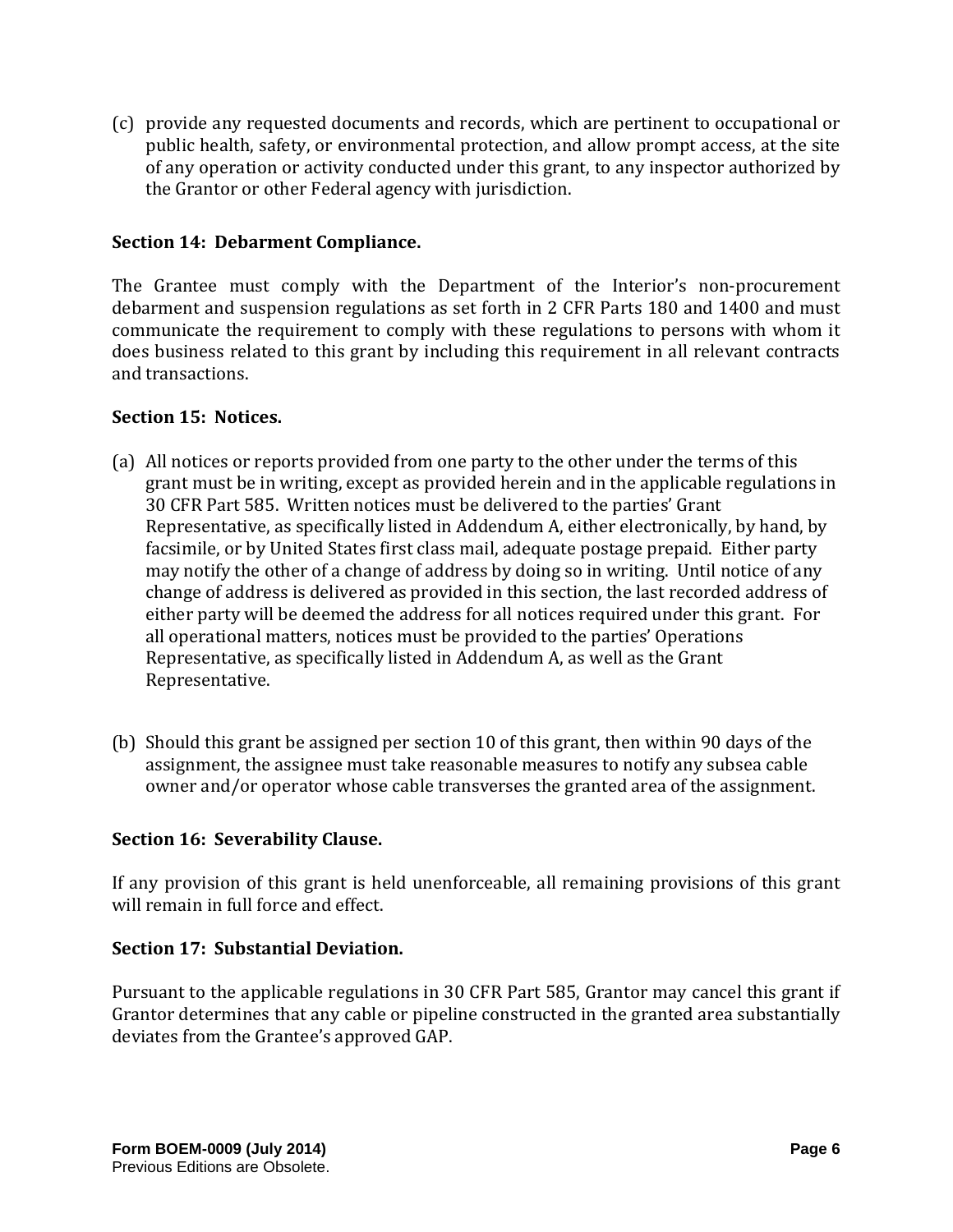## **Section 18: Equal Opportunity Clause.**

During the performance of this grant, the Grantee must fully comply with paragraphs (1) through (7) of section 202 of Executive Order 11246, as amended (reprinted in 41 CFR 60- 1.4(a)), and the implementing regulations, which are for the purpose of preventing employment discrimination against persons on the basis of race, color, religion, sex, or national origin. Paragraphs (1) through (7) of section 202 of Executive Order 11246, as amended, are incorporated in this grant by reference.

## **Section 19: Certification of Nonsegregated Facilities.**

By entering into this grant, the Grantee certifies, as specified in 41 CFR 60-1.8, that it does not and will not maintain or provide for its employees any segregated facilities at any of its establishments and that it does not and will not permit its employees to perform their services at any location under its control where segregated facilities are maintained. As used in this certification, the term "facilities" means, but is not limited to, any waiting rooms, work areas, restrooms and washrooms, restaurants and other eating areas, timeclocks, locker rooms and other storage or dressing areas, parking lots, drinking fountains, recreation or entertainment areas, transportation, and housing facilities provided for employees. Segregated facilities include those that are segregated by explicit directive or those that are in fact segregated on the basis of race, color, religion, sex, or national origin, because of habit, local custom, or otherwise; provided, that separate or single-user restrooms and necessary dressing or sleeping areas must be provided to assure privacy as appropriate. The Grantee further agrees that it will obtain identical certifications from proposed contractors and subcontractors prior to awarding contracts or subcontracts unless they are exempt under 41 CFR 60-1.5.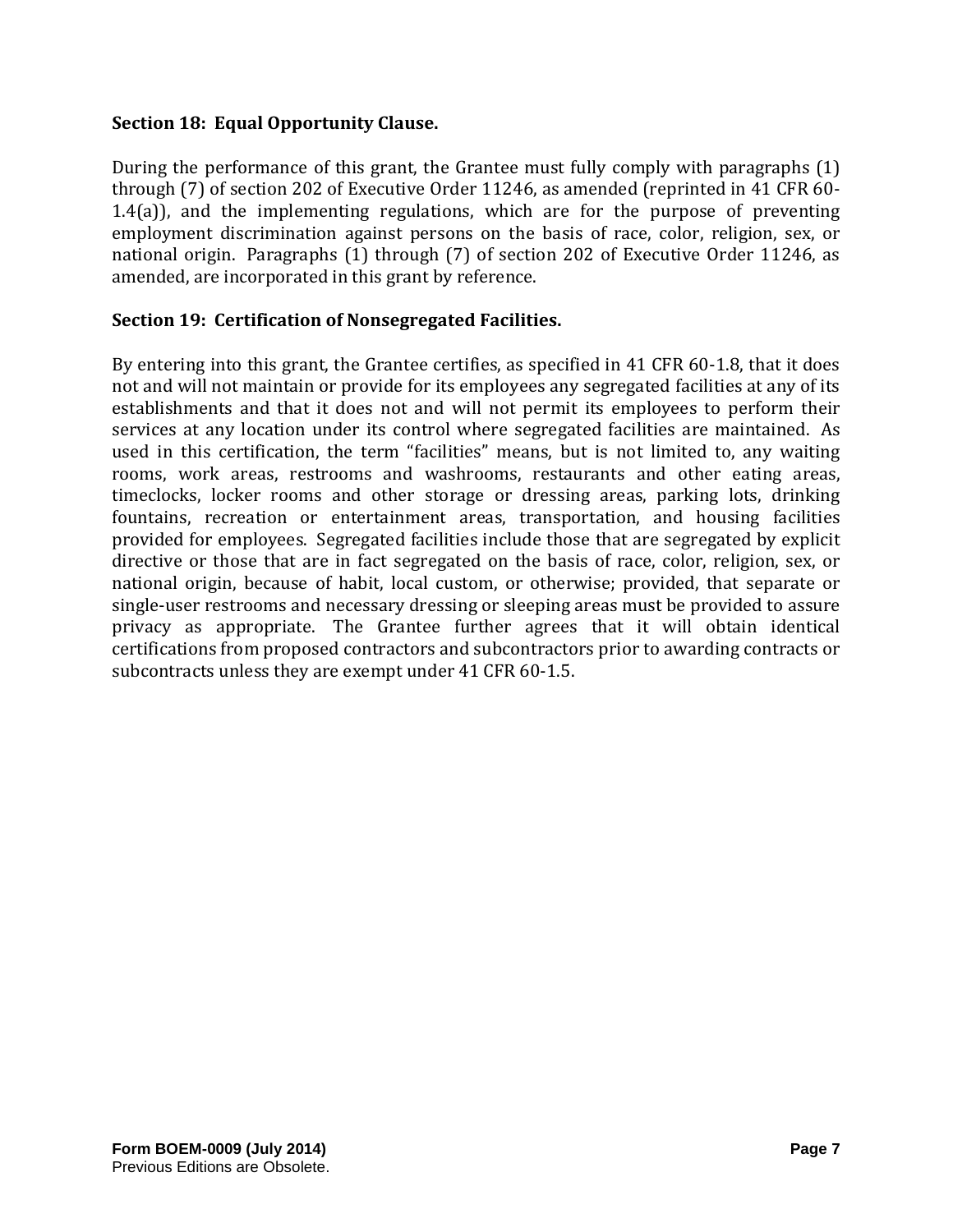## **Section 20: Modification.**

Unless otherwise authorized by the applicable regulations in 30 CFR Part 585, this grant may be modified or amended only by mutual agreement of the Grantor and the Grantee. No such modification or amendment will be binding unless it is in writing and signed by the Grant Representatives of both the Grantor and the Grantee.

|                                   | The United States of America      |
|-----------------------------------|-----------------------------------|
| Grantee                           | Grantor                           |
|                                   |                                   |
| (Signature of Authorized Officer) | (Signature of Authorized Officer) |
|                                   |                                   |
| (Name of Signatory)               | (Name of Signatory)               |
|                                   |                                   |
| (Title)                           | (Title)                           |
|                                   |                                   |
| (Date)                            | (Date)                            |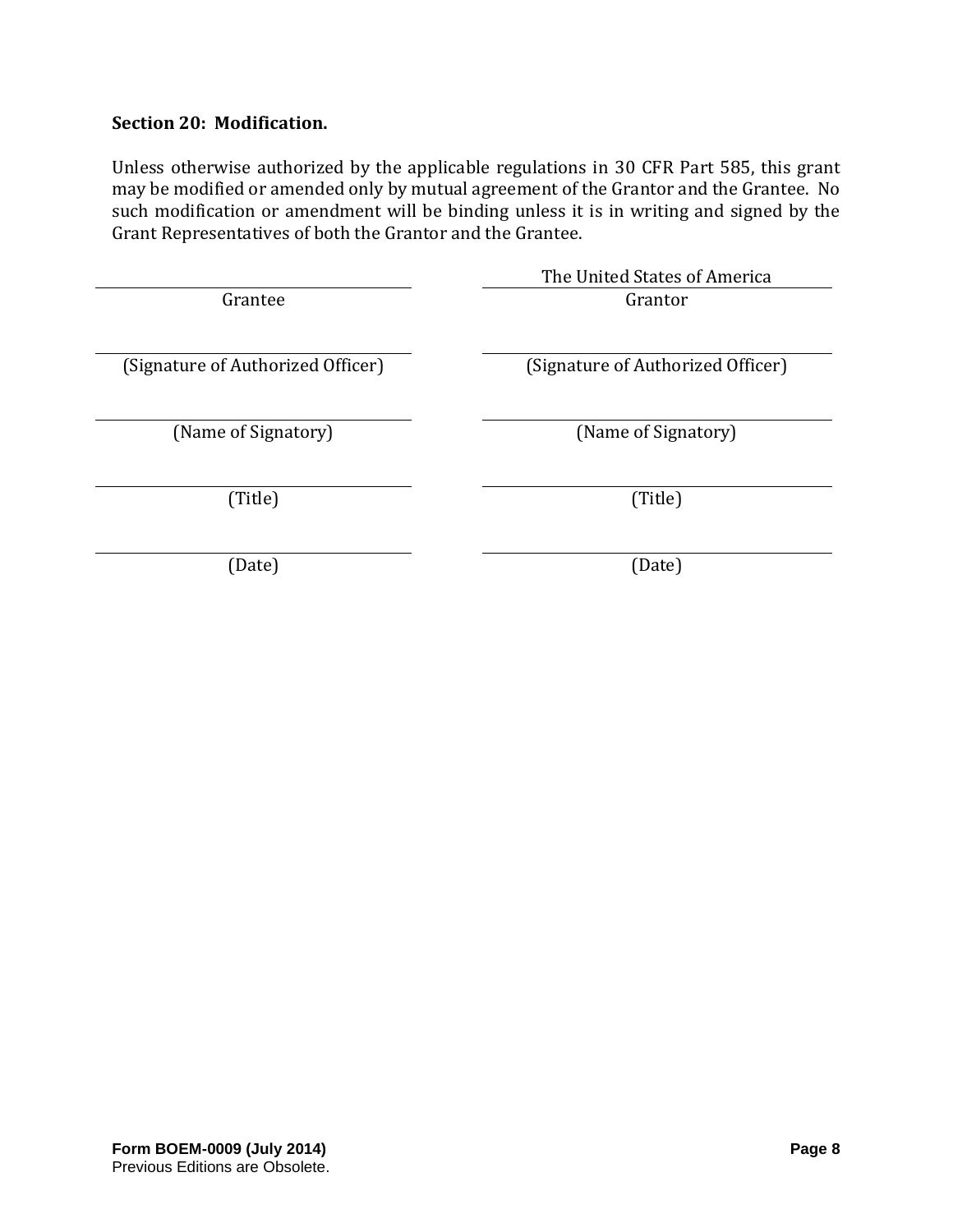## U.S. DEPARTMENT OF THE INTERIOR BUREAU OF OCEAN ENERGY MANAGEMENT

#### **ADDENDUM A**

#### **DESCRIPTION OF GRANTED AREA AND GRANT ACTIVITIES**

Grant Number \_\_\_\_\_\_\_\_\_\_\_\_\_\_

# I. Grantor and Grantee Contact Information

Grantee Company Number: \_\_\_\_\_\_\_\_\_\_\_\_

(a) Grantor's Contact Information

|         | <b>Grant Representative</b> | <b>Operations Representative</b> |
|---------|-----------------------------|----------------------------------|
| Name    |                             |                                  |
| Title   |                             |                                  |
| Address |                             |                                  |
|         |                             |                                  |
|         |                             |                                  |
| Phone   |                             |                                  |
| Fax     |                             |                                  |
| Email   |                             |                                  |

(b) Grantee's Contact Information

|         | <b>Grant Representative</b> | <b>Operations Representative</b> |
|---------|-----------------------------|----------------------------------|
| Name    |                             |                                  |
| Title   |                             |                                  |
| Address |                             |                                  |
|         |                             |                                  |
|         |                             |                                  |
| Phone   |                             |                                  |
| Fax     |                             |                                  |
| Email   |                             |                                  |

## II. Description of Granted Area

III. Description of the Project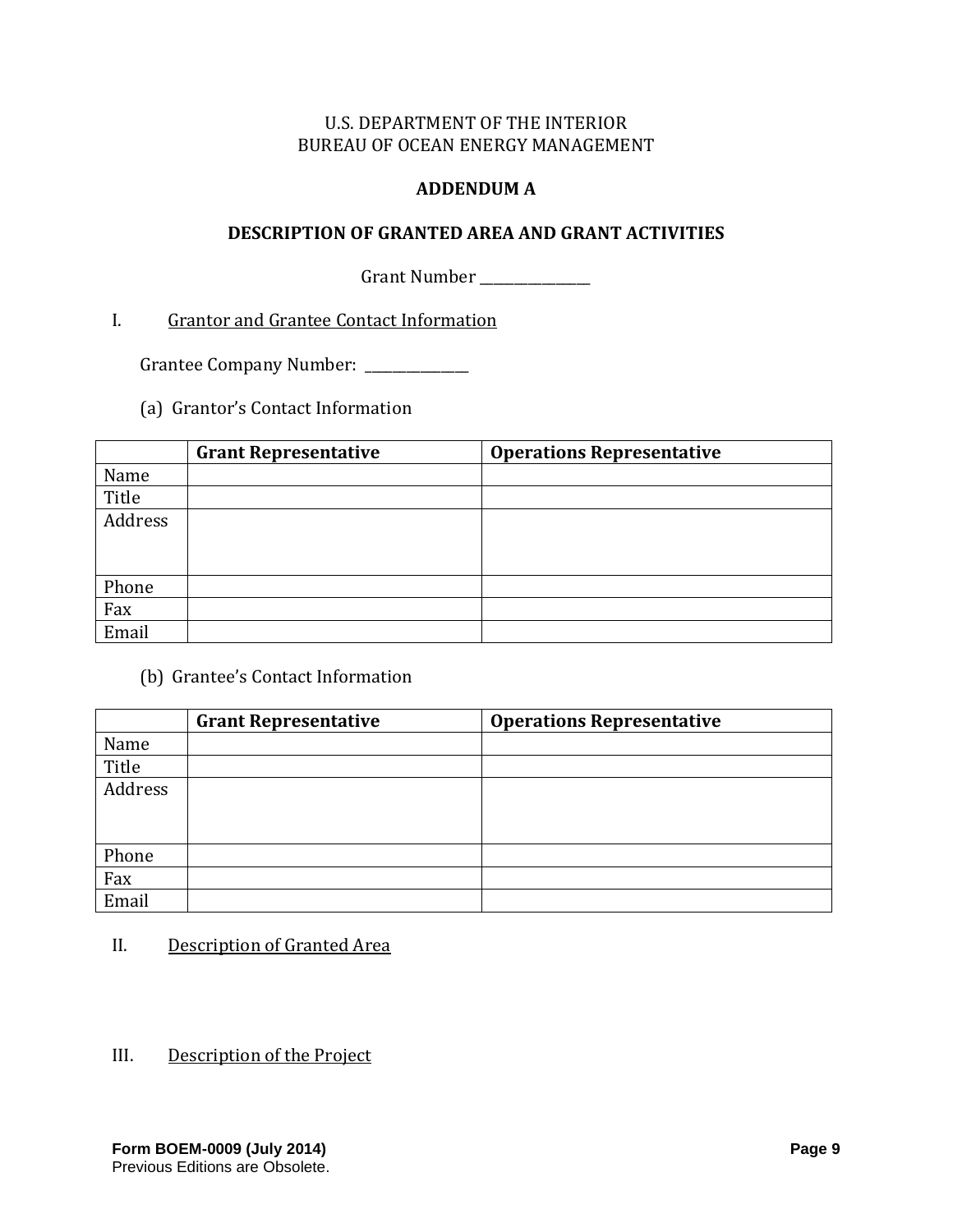# U.S. DEPARTMENT OF THE INTERIOR BUREAU OF OCEAN ENERGY MANAGEMENT

# **ADDENDUM B**

## **GRANT TERM AND FINANCIAL SCHEDULE**

Grant Number \_\_\_\_\_\_\_\_\_\_\_\_\_\_\_\_

- I. Grant Term
- II. Definitions
- III. Payments

Unless otherwise authorized by the Grantor in accordance with the applicable regulations in 30 CFR Part 585, the Grantee must make payments as described below.

- (a) *Rent.* The Grantee must pay rent as described below:
	- Grant statute miles:
	- Additional acres in grant project area: \_\_\_\_\_\_\_\_\_\_\_\_\_\_
	- Annual Rental Rate: \$\_\_\_\_\_\_\_\_\_\_\_\_ per statute mile or fraction thereof
	- Annual Rental Rate: \$\_\_\_\_\_\_\_\_\_\_\_ per acre or fraction thereof
	- Rental fee for entire grant project area (using rounded up mileage and acreage):

 $\frac{1}{2}$ 

## (b) *Reporting, Validation, Audits, and Late Payments.*

IV. Financial Assurance

The Grantor will determine the amount of financial assurance requirements in accordance with applicable regulations at 30 CFR Part 585.

- (a) Initial Financial Assurance Due Prior to Grant Issuance Date.
- (b) Additional Financial Assurance.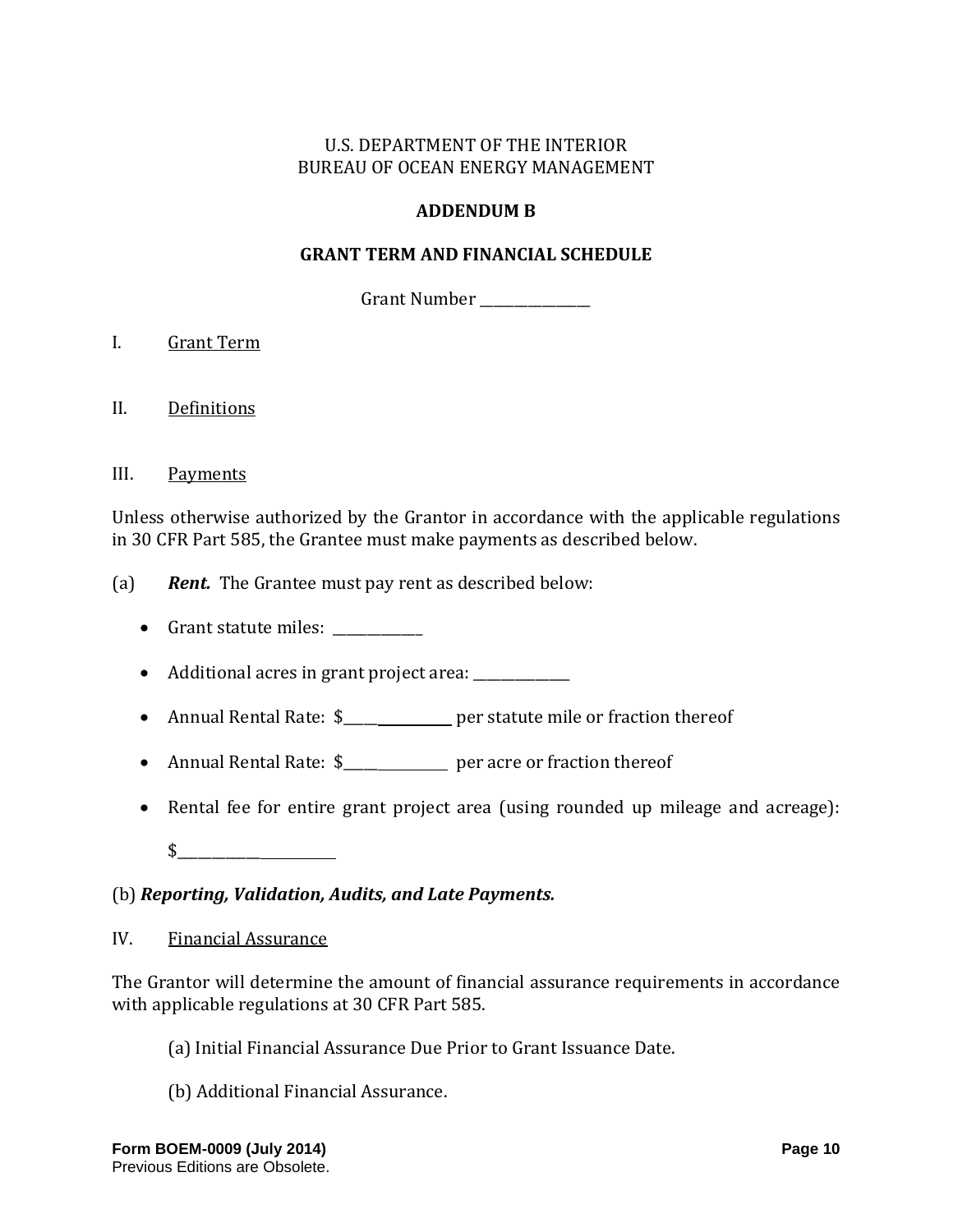(c) Adjustments to Financial Assurance Amounts.

The Grantor reserves the right to adjust the amount of any financial assurance requirement associated with this grant and/or reassess Grantee's cumulative grant obligations, including decommissioning obligations at any time.